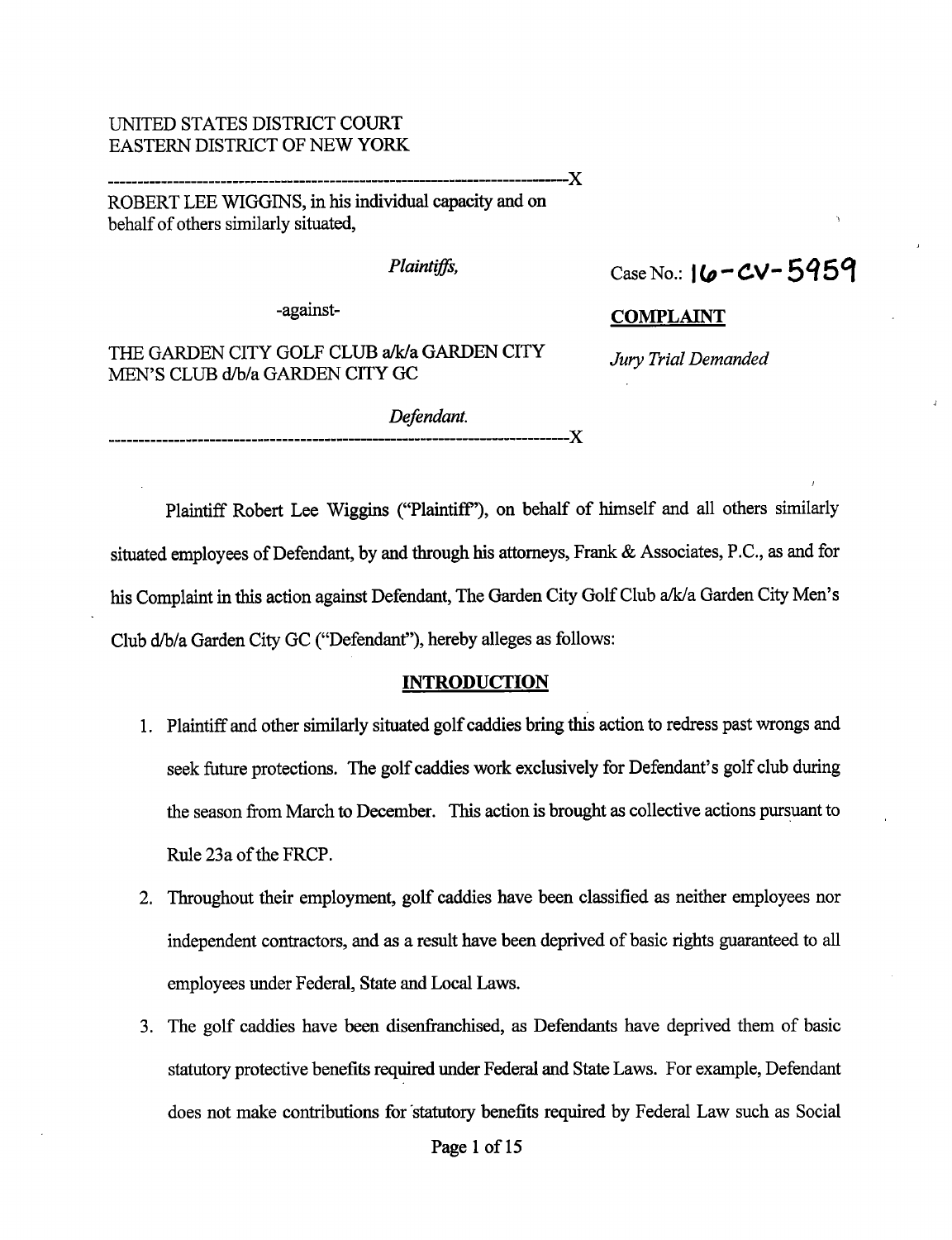Security and Medicare, or State Unemployment Insurance. Furthermore, golfcaddies are not protected under federal, state, and local laws against discrimination or for Workers' Compensation Insurance.

- 4. Plaintiff, and about twenty-five (25) to seventy (70) other similarly situated golf caddies employed by Defendant, routinely work more than forty (40) hours each work week. They are not paid any wages at all by Defendant, and receive neither the minimum wage required by Federal and State law, or overtime wages, when they work more than forty (40) hours <sup>a</sup> week – which they do on a regular basis.
- 5. The golf caddies report to work each day at <sup>a</sup> regular starting time. They are managed and supervised by Defendant's Caddy Master. They receive assignments and duties and are subjected to discipline by the Caddy Master. In all aspects of their employment, the golf caddies are employees, but they are treated as one would robots who require only regular programming daily "turn on" and maintenance.
- 6. In light ofthese violations, Plaintiff, and others similarly situated, bring this action to recover unpaid wages pursuant to the Fair Labor Standards Act of 1938, 29 U.S.C.  $\S$  201, *et. seq.* (hereinafter "FLSA") and under the common law for such damages as may be determined for negligent or intentional infliction of emotional distress, unjust enrichment and the deprivation of employment benefits required by Federal and New York State Law.

## JURISDICTION AND VENUE

- 7. This Court has jurisdiction over this action pursuant to the FLSA, 29 U.S.C.  $\S$  201, *et. seq.* and as a federal question pursuant to  $28$  U.S.C.  $\S$  1331.
- 8. Venue is proper in the United States District Court, Eastern District of New York, pursuant to 28 U.S.C. § 1391.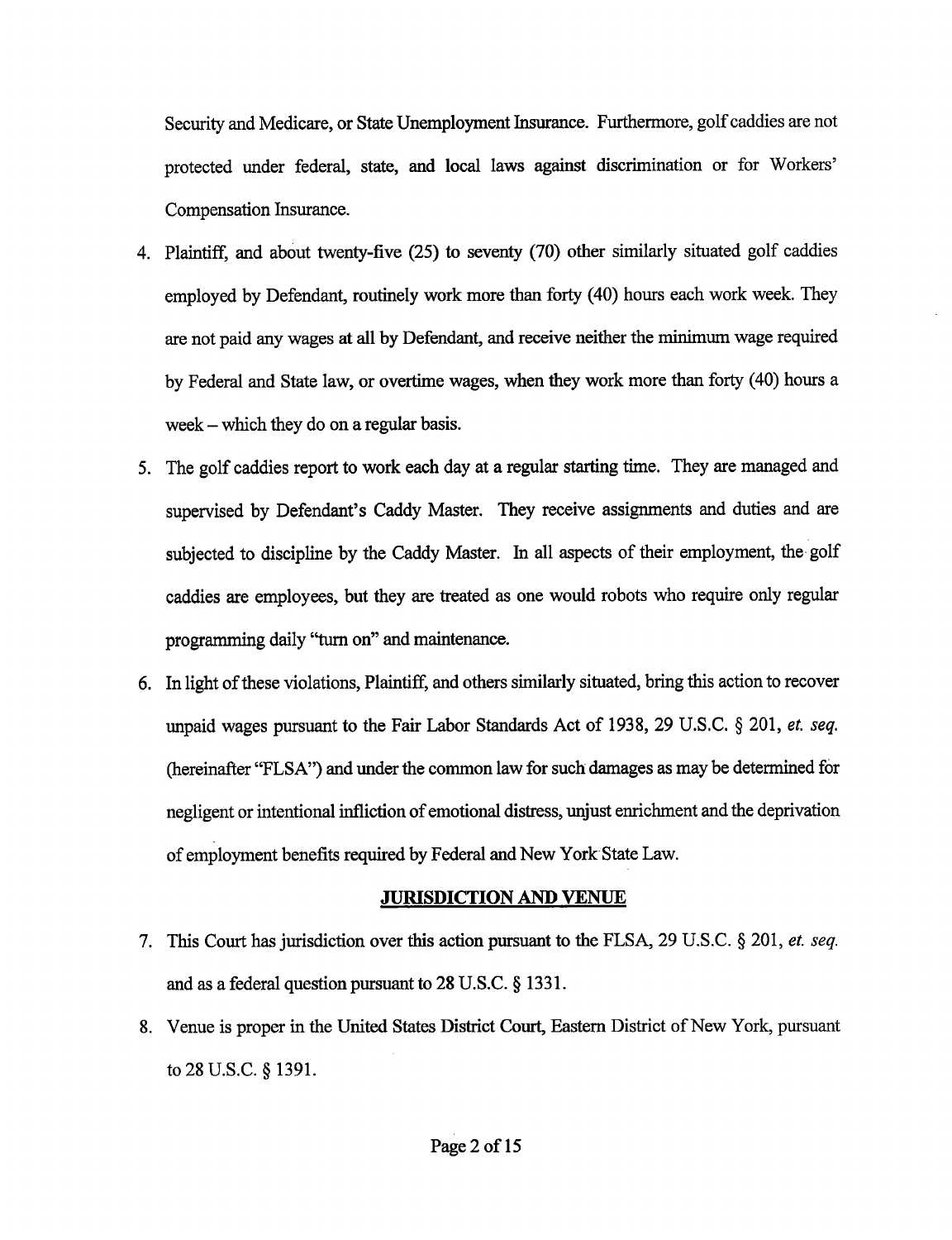#### PARTIES

- 9. Plaintiff and most members of the class are residents of the State of New York, residing in the County of Nassau.
- 10. Plaintiff and other similarly situated caddies work or worked at Defendant's golf course located at 206 Stewart Avenue, Garden City, New York 11530.
- 11. A golf caddies job duties include carrying golfbags with clubs and golf balls weighing up to seventy (70) pounds along the eighteen (18) hole golf course up to two rounds per day, retrieving golf balls, and identifying players' individual golf balls on the course.
- 12. At all times relevant, Plaintiff and other similarly situated golf caddies are "employees" within the meaning of 29 U.S.C.  $\S 203(e)$ .
- 13. Upon information and belief, Defendant is <sup>a</sup> domestic, not-for-profit corporation with its principal place of business located at <sup>315</sup> Stewart Avenue, Garden City, New York, County ofNassau.
- 14. Upon information and belief, at all times relevant, Defendant had annual gross revenues in excess of \$500,000 and engaged in commerce within the meaning of the FLSA  $\S$  206(a) and  $§ 207(a).$
- 15. Defendant is an "employer" within the meaning of  $\S 203(d)$  of the FLSA, 29 U.S.C.  $\S 203(d)$ .

#### FACTUAL ALLEGATIONS

16. Plaintiff Wiggins worked exclusively at Defendant's golf club as <sup>a</sup> golf caddy for eighteen (18) years from 1997 to 2015.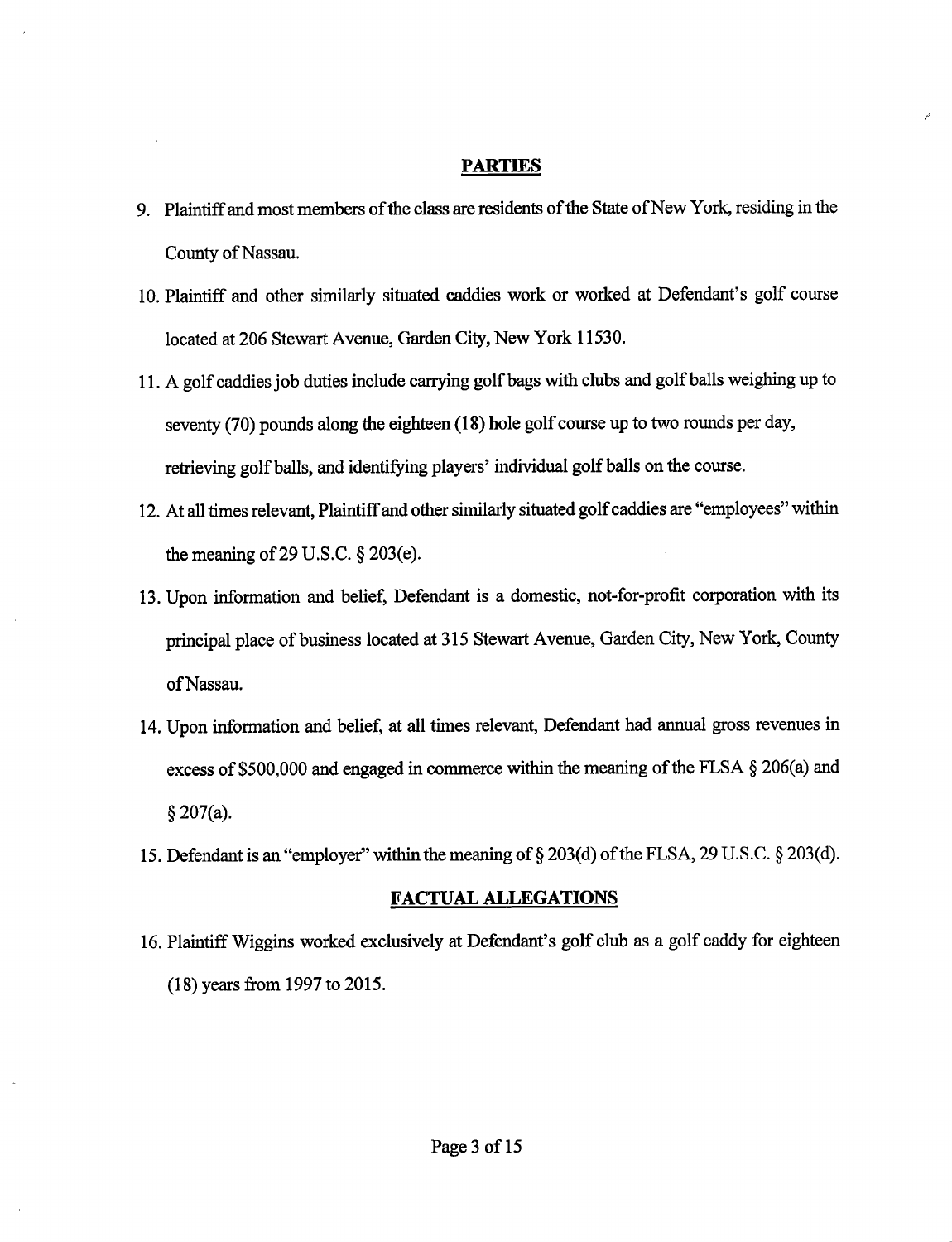- 17. As <sup>a</sup> golf caddy, Plaintiffwas responsible for carrying golf clubs weighing up to seventy (70) pounds, finding and retrieving golfballs, and identifying players' golf balls located on the course.
- 18. At all relevant times, Supervisor George Ozzollete ("Ozzollete") was the Caddy Master and was directly responsible for the regular supervision and oversight of the work performed by the caddies.
- 19. Ozzollete oversees the work of between twenty-five (25) and seventy (70) golf caddies on <sup>a</sup> single day.
- 20. Defendant's golf course is open six (6) days <sup>a</sup> week from 7:30 am to closing time, which time varies depending on factors, such as available light, weather conditions and the number of golfers playing the course at dusk.
- 21. Golf caddies report to work at Defendant's clubhouse (the "Caddy Hut") to wait for Ozzollete to assign them to assist <sup>a</sup> specific golfer or golfers in <sup>a</sup> group for <sup>a</sup> round on the 18-hole golf course.
- 22. Golf caddies typically work one or two rounds per day. During each round, the caddy is able to carry either one or two bags.
- 23. A round of golf may typically last up to four and <sup>a</sup> half (4 1/2) hours. After finishing an "early" round, as part of regular duties, a caddy will clean the member's golf clubs and return to the Caddy Hut to wait for <sup>a</sup> new assignment.
- 24. Both before and after <sup>a</sup> round, while waiting for <sup>a</sup> new assignment, Ozzollete instructs and directs the golf caddies to perform miscellaneous tasks, such as transporting bags from members' cars to the clubhouse or moving caddy carts around the premises as is necessary to accommodate the members.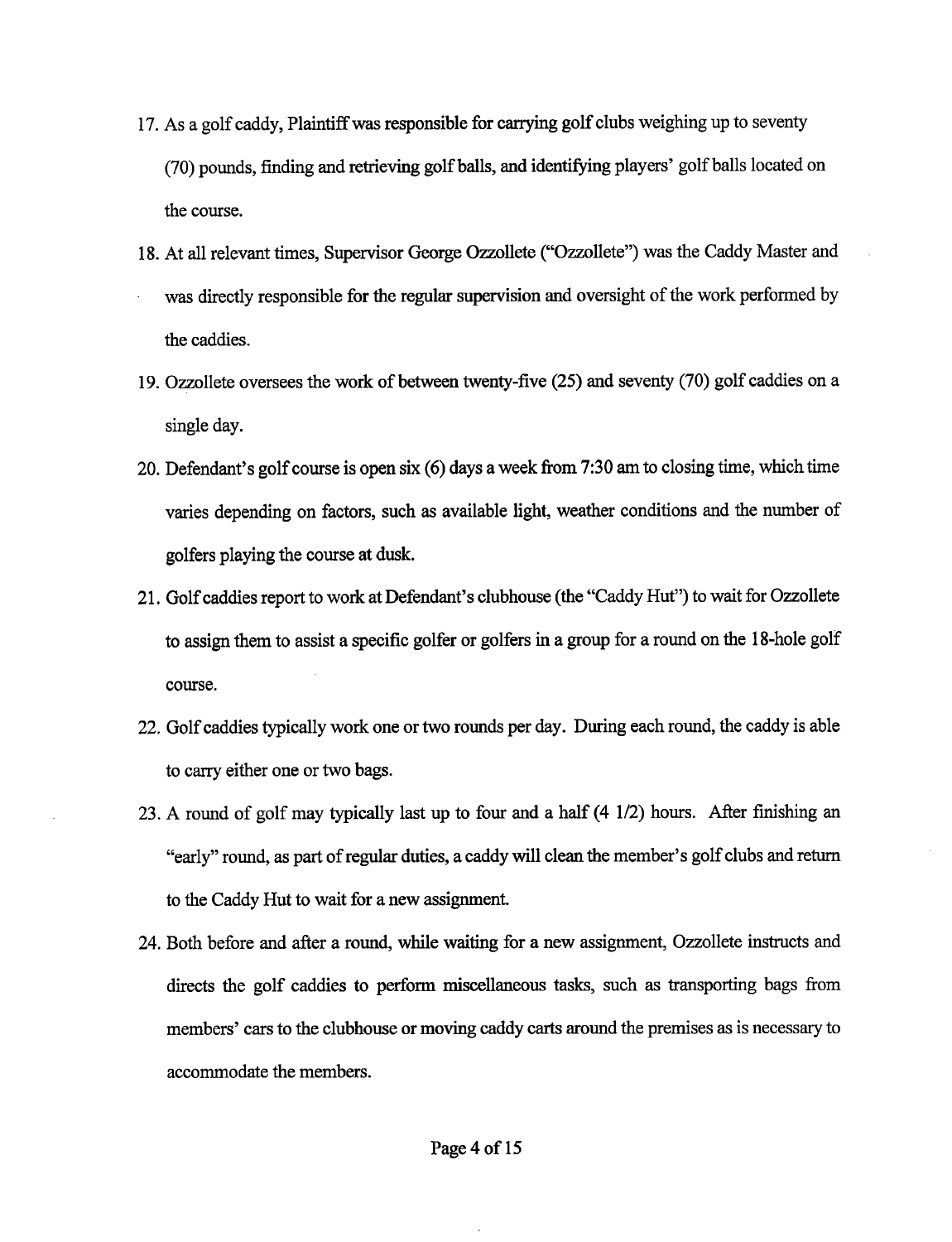- 25. A single round, including the cleaning of clubs and performing miscellaneous tasks while waiting for <sup>a</sup> new assignment, takes up to five (5) hours.
- 26. On days when the golf caddies work two rounds, they work up to eleven (11) hours. Plaintiff estimates that he worked two rounds per day at least three (3) days per week.
- 27. Ozzollete controls the schedule of each caddy, pairing them with golfers at his discretion. Those caddies report to work and are paired with <sup>a</sup> golfer at or about 7:30 am, are more likely to work two rounds, and can carry a total of two to four bags each workday.
- 28. Defendant requires caddies to wear <sup>a</sup> specific uniform in the performance of their duties. Caddies must wear beige khakis, <sup>a</sup> white collared shirt, white sneakers, and <sup>a</sup> beige hat. The hat and shirt display the club's logo.
- 29. While the golf caddies are permitted to purchase the khakis and sneakers at <sup>a</sup> store of their choosing, the shirt and hat adorned with the club logo must be purchased from Defendant.
- 30. Defendant does not require the golf caddies to purchase a designated number of shirts or hats, but does mandate that the caddies wear clean garments each day, thus requiring caddies to purchase more than one shirt and hat from Defendant.
- 31. Defendant instructs its members on how much to pay caddies for <sup>a</sup> round. The pay scale is currently \$80.00 per bag plus a discretionary gratuity of up to \$20.00 or more per round.
- 32. Throughout the year, the Club hosts numerous golf tournaments, often lasting an entire weekend, Friday through Sunday, or Thursday to Saturday.
- 33. When there are tournaments, the caddies report to Ozzollete at normal hours, but must abide by <sup>a</sup> stricter work schedule and more defined policies and procedures.
- 34. Thus, on those occasions, if <sup>a</sup> caddy is unable to report to work when scheduled, he must advise Ozzollete in advance.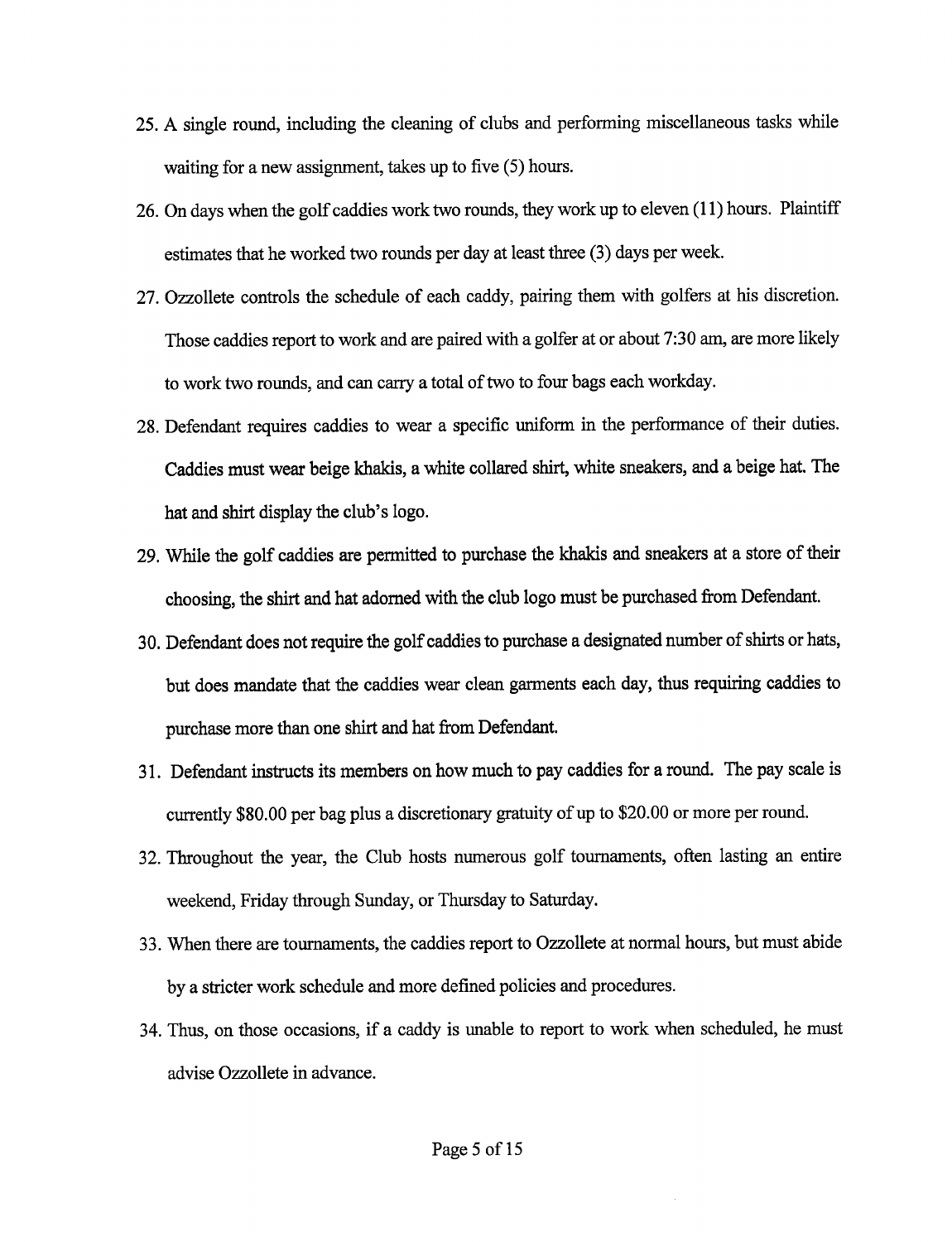- 35. On tournament days, Plaintiff and the other caddie's hours would often exceed ten (10) hours per day, typically associated with two rounds of golf, and their work would continue until all golfers had completed their rounds, depending on light conditions.
- 36. On other days, if <sup>a</sup> caddy required <sup>a</sup> personal day, the request had to be made to Ozzollete in advance. When <sup>a</sup> caddy is late or absent, without warning or explanation, Ozzollete often withheld rounds from the caddy the following work day.
- 37. Also, as necessary, Ozzollete will assign golf caddies to Cherry Valley Club, another private golf club in Garden City, to help with caddy services.
- 38. In sum, the golf caddies provide golf-related services to Defendant's members, which are integrated and essential to allow Defendant's normal golf operations to proceed.
- 39. At all times relevant, Defendant failed to keep records of the hours worked each day or week or to compensate the golf caddies for their hours of work. Further, Defendant willfully failed to compensate the caddies for overtime hours they regularly worked in excess of forty (40) hours per week, at <sup>a</sup> rate of at least one and one-half times the mandated minimum wage.
- 40. Caddies did not receive notification about their annual earnings in the form of <sup>a</sup> Federal W-2 or even <sup>a</sup> 1099, and as <sup>a</sup> result the Federal and State governments were deprived of the revenues and other contributions required as a result of employment.
- 41. Contributions are not made on behalf of caddies for Social Security, Medicare or Unemployment Insurance and the caddies are deprived of the benefits of those mandated Federal and State benefit programs.
- 42. Caddies are not covered by insurance coverage for accidents which occur on or offthe job, in the form of Workers' Compensation or Disability benefits insurance coverages required by New York State law.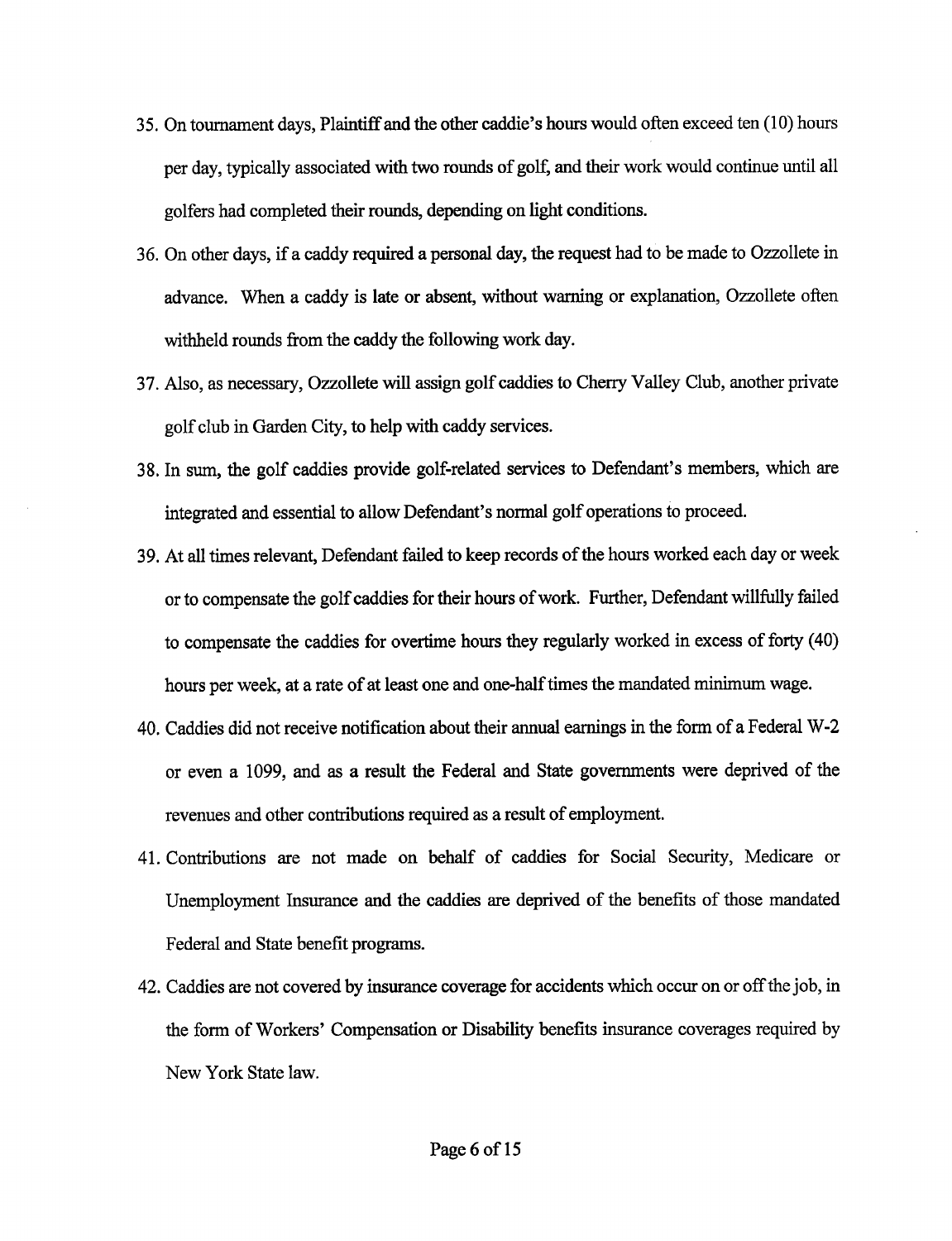43. Defendant willfully disregarded and purposely evaded all record keeping employment requirements of various laws, including but not limited to the FLSA, by failing to maintain accurate time and payroll records.

## FEDERAL RULE OF CWIL PROCEDURE **RULE 23 - CLASS ACTION ALLEGATIONS**

- 44. Plaintiffalleges and incorporates by reference all allegations in all preceding paragraphs.
- 45. Plaintiffrepresents <sup>a</sup> class consisting of all golf caddies employed by Defendant from <sup>2013</sup> to the date of judgment. Plaintiff and the members of the proposed class have been subjected to the same unlawful practices that result from failing to be classified as employees.
- 46. Plaintiff brings this claim on behalf of himself and a class of persons under Rule 23 of the Federal Rules of Civil Procedure consisting of all golf caddies who work or have worked for Defendant in the three (3) year period preceding the filing of the Complaint, and (1) did not receive minimum wage or overtime wages provided for under the FLSA, and (2) suffered emotional distress on the basis of Defendant's failure to provide mandated federal benefits of employment associated with the caddies' status as employees of Defendant.
- 47. Plaintiff brings this action seeking minimum and overtime wages for golf caddies who, as <sup>a</sup> result of Defendant's willful conduct, were classified neither as employees or independent contractors during the course of their employment.
- 48. Plaintiffadditionally seeks monetary damages arising from Defendant's conduct in failing to provide Social Security, Medicare and Workers' Compensation insurance coverage for its caddies.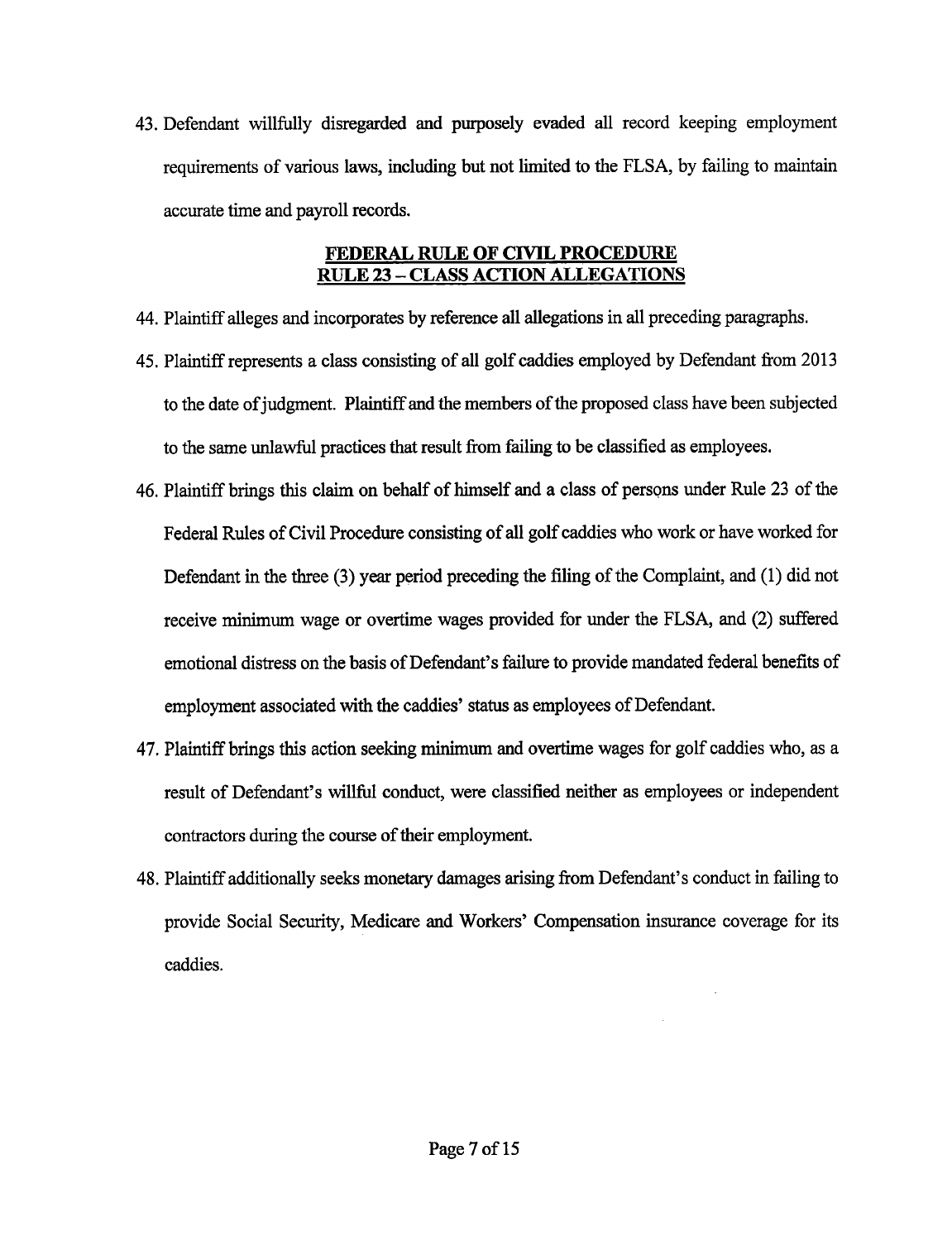## A. Class Definition

- 49. The proposed Rule <sup>23</sup> Class consists of all golf caddies employed by Defendant from <sup>2013</sup> until the date of judgment. Upon information and belief, there are approximately up to fifty (50) members of the proposed class.
- 50. Plaintiff is a member of the Class he seeks to represent.
- 51. Defendant's unlawful conduct as described above persists to this day.
- 52. Plaintiffreserves the right to amend the Class defmition based on discovery.

## B. Efficiency of Class Prosecution of Class Claims

- 53. Certification of this class of golf caddies similarly situated to Plaintiff is the most efficient and economical means for resolving the questions of law and fact that are common to Plaintiff and members of the proposed class.
- 54. Plaintiff <sup>s</sup> individual claims and their resolution will resolve the common questions of the proposed class.
- 55. Plaintiff seeks remedies to eliminate Defendant's willful violation ofthe FLSA and to recover unpaid minimum wage and overtime wages rightfully earned and due to the members of the proposed class.
- 56. Plaintiffadditionally seeks to eliminate Defendant's unlawful practices which led to the denial of mandated federal benefits of employment and thereby caused Plaintiff and members of the proposed class to suffer severe mental and emotional distress.
- 57. Plaintiffhas standing to seek such reliefbecause ofthe effect Defendant's conduct has had on him individually and on the golf caddies generally. These injuries are redressable through systemic relief, such as equitable and injunctive relief, as well as other relief as this Court sees fit.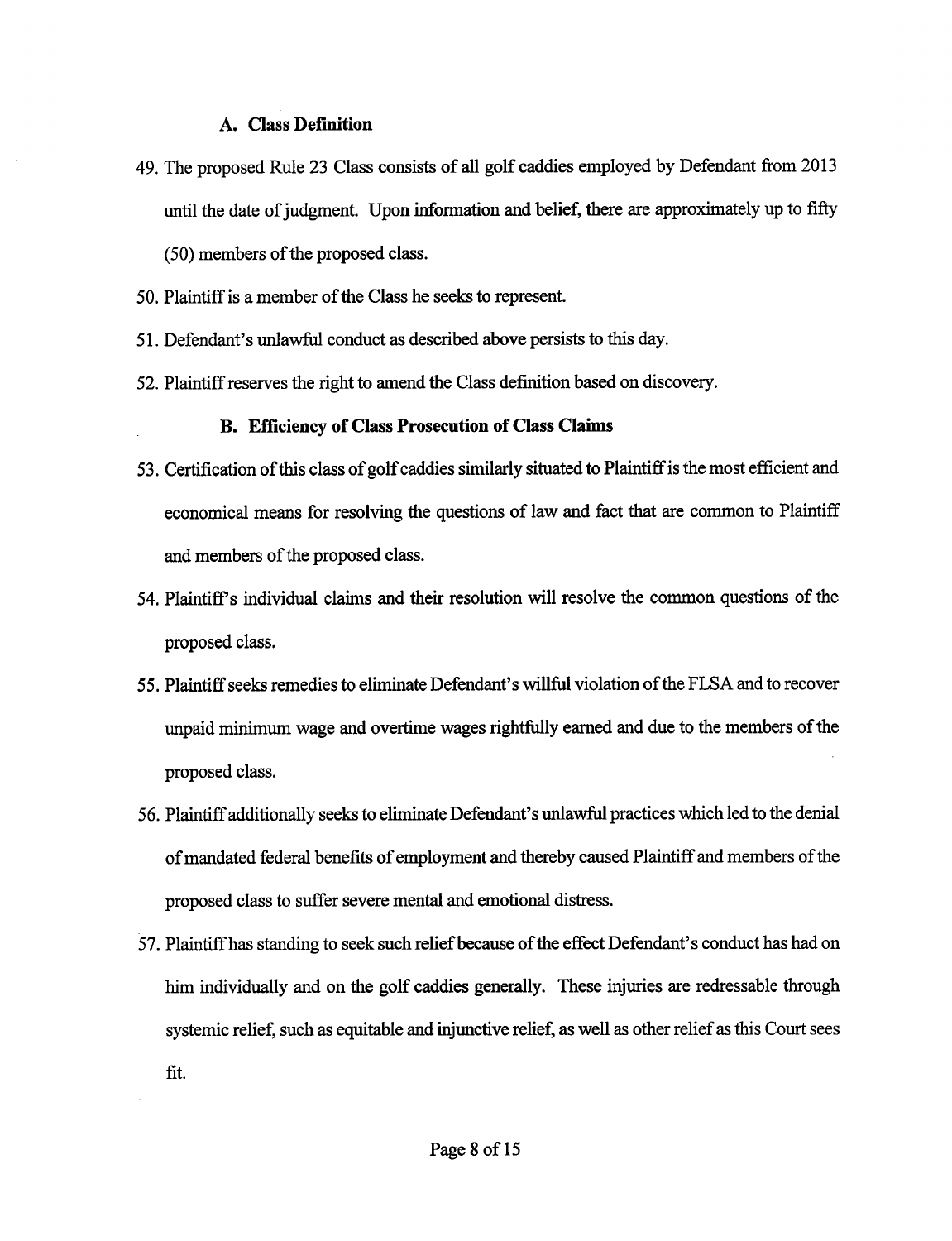- 58. To obtain relief on behalf of both the Plaintiff and the members of the proposed class, Plaintiff will first establish that the golf caddies were employees of Defendant. Plaintiff will then establish that the Defendant's unlawful policies and practices harmed Plaintiff and the members of the proposed class. Absent class certification, a large number of similarly situated persons will be forced to prosecute their common claims in multiple forums simultaneously, leading to inefficient use of judicial resources and the unnecessary duplication of efforts and expense that numerous individual actions engender.
- 59. A class action is superior to other available methods for the fair and efficient adjudication of this litigation, particularly in the context of the wage and hour portion of this litigation. The proposed members of the class have been damaged and are entitled to recovery as a result of Defendant's common and uniform policies, practices, and procedures.

## C. Numerosity and Impracticability of Joinder

- 60. The proposed class that Plaintiff seeks to represent is so numerous thatjoinder ofall members is impracticable.
- 61. The precise number of persons eligible for the class is unknown, but such information is readily ascertainable from Defendant. Upon information and belief, there are up to fifty (50) similarly situated individuals in the class.
- 62. Current employees may fear to assert their rights out of fear of direct or indirect retaliation. Former employees may be fearful of bringing claims because doing so can harm their employment, future employment, and future efforts to secure employment. Class actions provide class members who are not named in the complaint <sup>a</sup> degree of anonymity which allows for the vindication of their rights while eliminating or reducing those risks.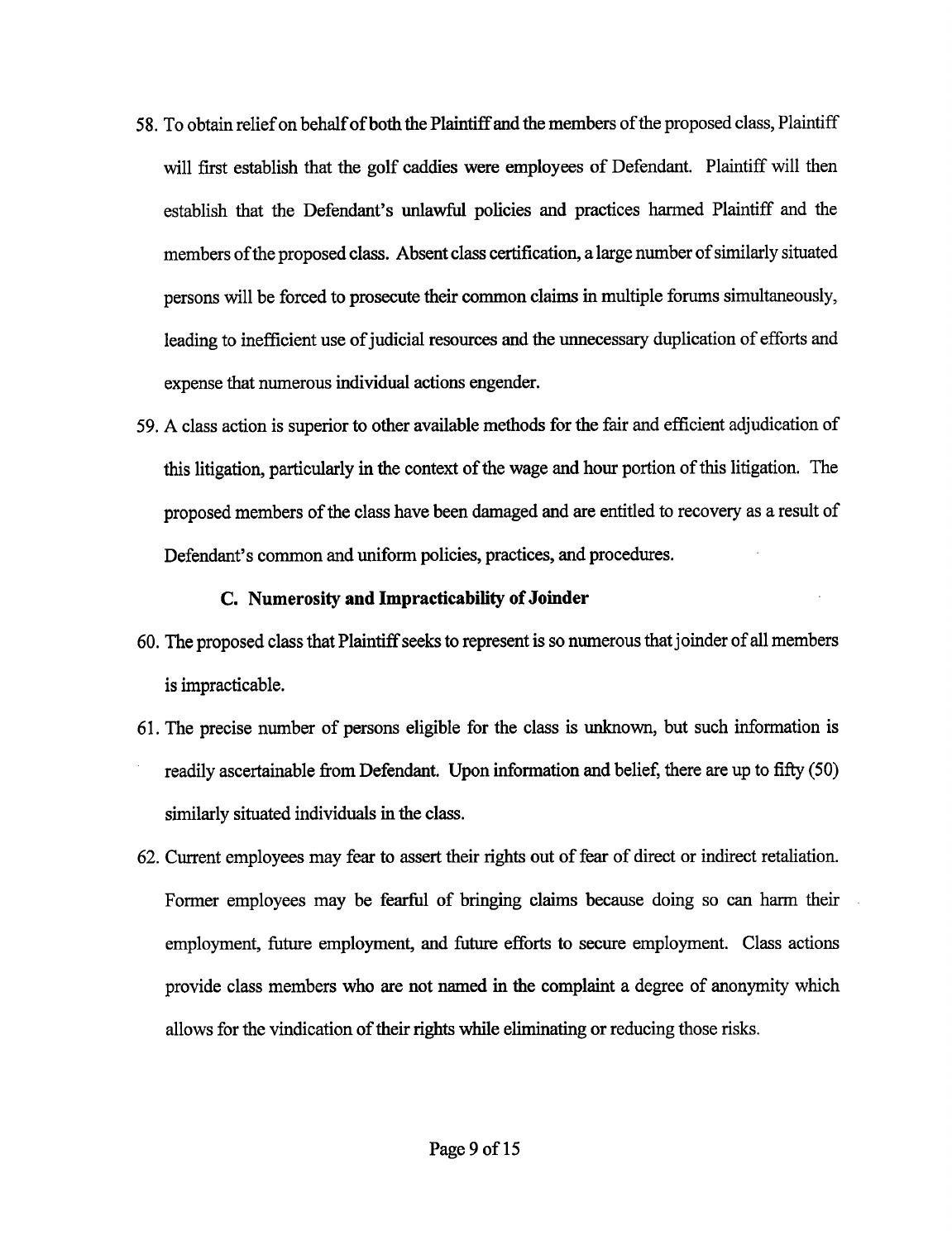#### D. Common Questions of Law and Fact

- 63. The adjudication of Plaintiff <sup>s</sup> claims will directly result in the adjudication of numerous questions of law and fact common to the members of the proposed class.
- 64. Those common issues include; (i) whether Defendant misclassified the members of the proposed class by failing to treat them as employees; (ii) whether Defendant's conduct was willful; (iii) whether Defendant failed to pay the members of the proposed class minimum wage in violation of the FLSA; (iv) whether Defendant failed to pay the members of the proposed class overtime wages at one and one-half (1.5) times their hourly wage rate for all hours worked over forty (40) hours per week; (v) whether Defendant's unlawful conduct of withholding insurance coverage constituted intentional infliction of emotional distress; and (vi) whether Defendant was unjustly enriched.
- 65. The policies, procedures, and practices implemented by Defendant were applied to all members of the proposed class.
- 66. The common issues of law and fact affecting the proposed members of the class predominate over any issues affecting solely Plaintiff.
- 67. Although the relative damages suffered by individual class members are not *de minimis*, such damages are small compared to the expense and burden of individual prosecution of this litigation. In addition, class treatment is superior because it will obviate the need for unduly duplicative litigation that might result in inconsistent judgments regarding Defendant's practices.

#### E. Typicality of Claims and Relief Sought

68. The claims of Plaintiff are typical of the claims of the proposed class he seeks to represent. Plaintiff's claims are typical of those claims which could be alleged by any member of the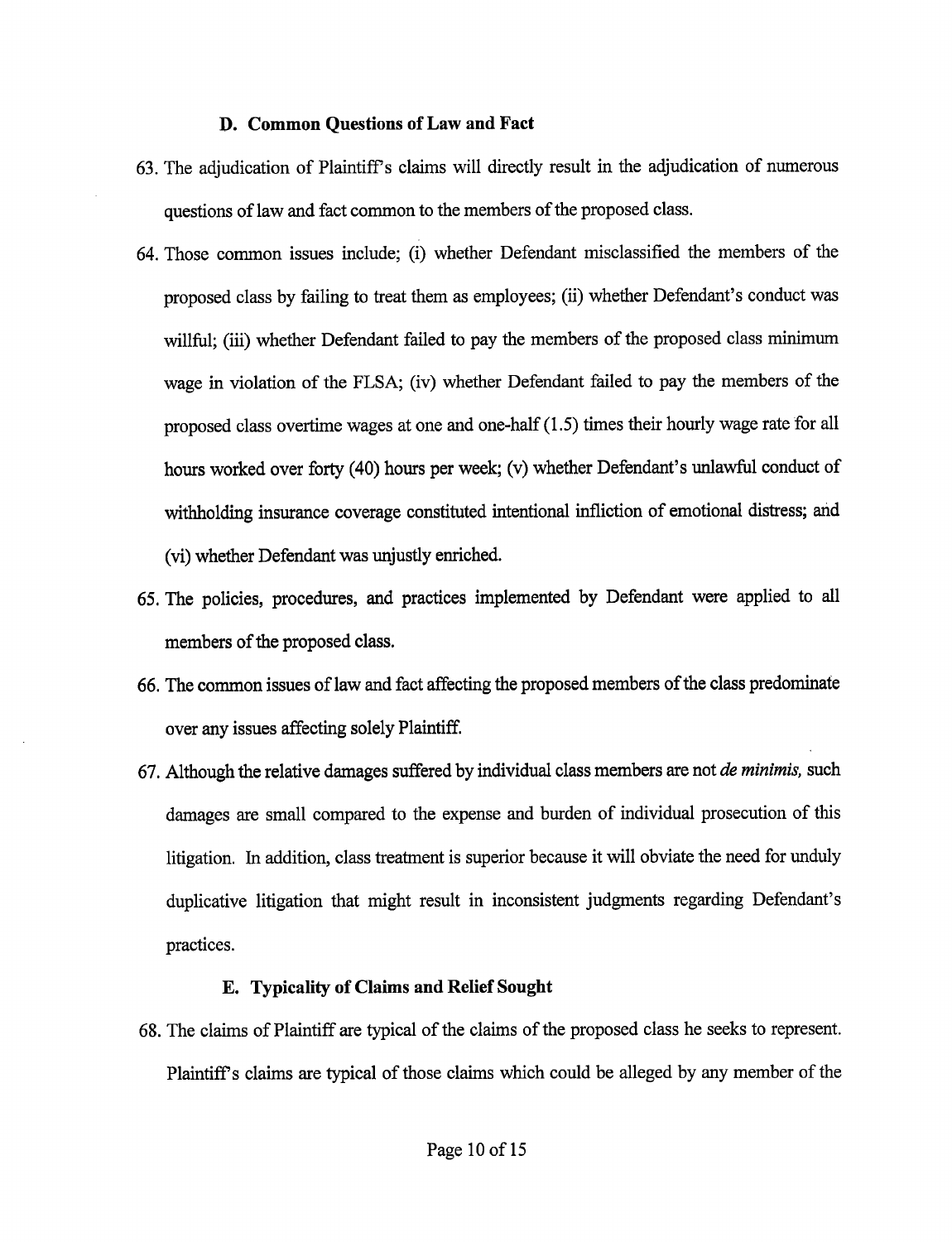proposed class, and the relief sought is typical of the relief which would be sought by each member of the proposed class in separate actions.

- 69. Similar to the members of the proposed class, Plaintiff is <sup>a</sup> golf caddy working exclusively for Defendant.
- 70. All of the members of the proposed class were subject to Defendant's failure to pay minimum and overtime wages in violation of the FLSA and were thus treated in the same and similar ways.
- 71. Similarly, all ofthe members ofthe proposed class were deprived ofmandated federal benefits of employment, such as insurance coverage, associated with their status as employees of Defendant.
- 72. The relief necessary to remedy the claims of Plaintiff is the same as that necessary to remedy the claims of the proposed class members.
- 73. Plaintiff seeks the following relief for his individual claims and for the claims of the members of the proposed class: (1) unpaid wages for all hours worked; (2) unpaid overtime wages for all hours worked in excess of forty (40) hours per week at a rate of one and one-half times the minimum wage; (3) an equal amount of liquidated damages; (4) damages for intentional infliction of emotional distress; and (5) damages for unjust enrichment.

## F. Adequacy of Representation

74. Plaintiff's interests are akin to those of the members of the proposed class. Plaintiff seeks to remedy Defendant's FLSA violations of failing to pay its employees minimum and overtime wages and Defendant's unlawful conduct of not providing mandated federal benefits of employment to its employees.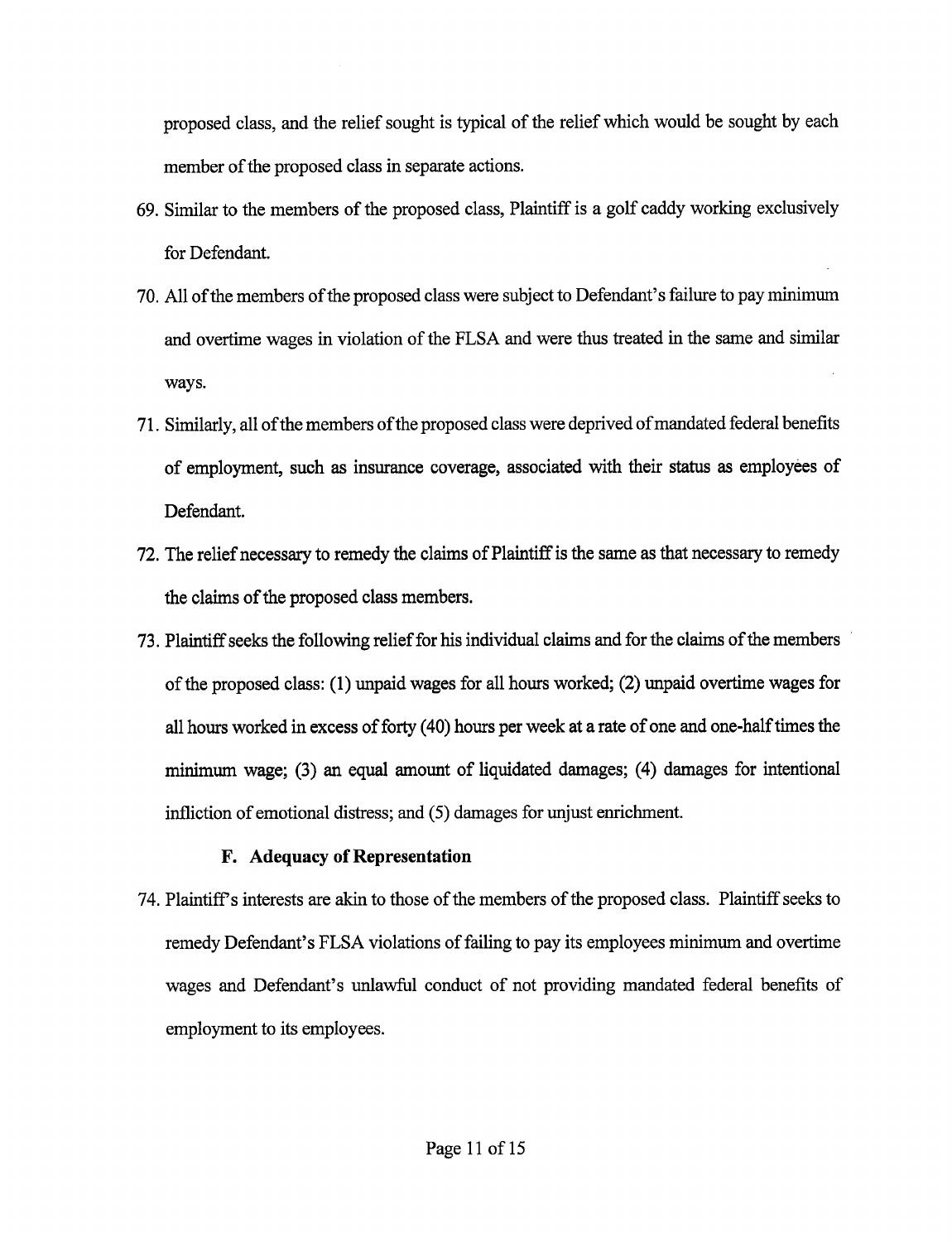- 75. Plaintiff is willing and able to represent the members of the proposed class fairly and adequately since he was a member of the class for more than eighteen (18) years.
- 76. Plaintiffhas retained counsel competent and experienced in complex class actions and in labor and employment litigation having engaged in employment litigation for over fifty (50) years, Plaintiff <sup>s</sup> counsel can competently litigate the individual and class claims sufficiently to satisfy Rule 23(a)(4) of the Federal Rules of Civil Procedure.

## FIRST CAUSE OF ACTION FOR FAILURE TO PAY MINIMUM WAGE IN VIOLATION OF THE FAIR LABOR STANDARDS ACT

- 77. Plaintiff alleges and incorporates by reference all allegations in all preceding paragraphs.
- 78. Defendant willfully failed to compensate Plaintiff and other similarly situated individuals by not paying the minimum wage for hours worked in violation of the FLSA.
- 79. Because Defendant's violations of the FLSA have been willful, <sup>a</sup> three-year statute of limitations applies, pursuant to  $29 \text{ U.S.C.}$   $\S 255$ .
- 80. As <sup>a</sup> result ofDefendant's unlawful acts, Plaintiffand other similarly situated individuals have been deprived legally required compensation and are entitled to recovery of such amounts, liquidated damages, attorneys' fees and costs pursuant to 29 U.S.C.  $\S$  216(b).

## SECOND CAUSE OF ACTION FOR FAILURE TO PAY OVERTIME WAGES IN VIOLATION OF THE FAIR LABOR STANDARDS ACT

- 81. Plaintiffalleges and incorporates by reference all allegations in all preceding paragraphs.
- 82. Defendant willfully failed to compensate Plaintiff and other similarly situated individuals by failing to pay overtime wages for all hours worked in excess of forty (40) hours per week at a rate of at least one and one-half times their regular hourly rate, in violation of the FLSA.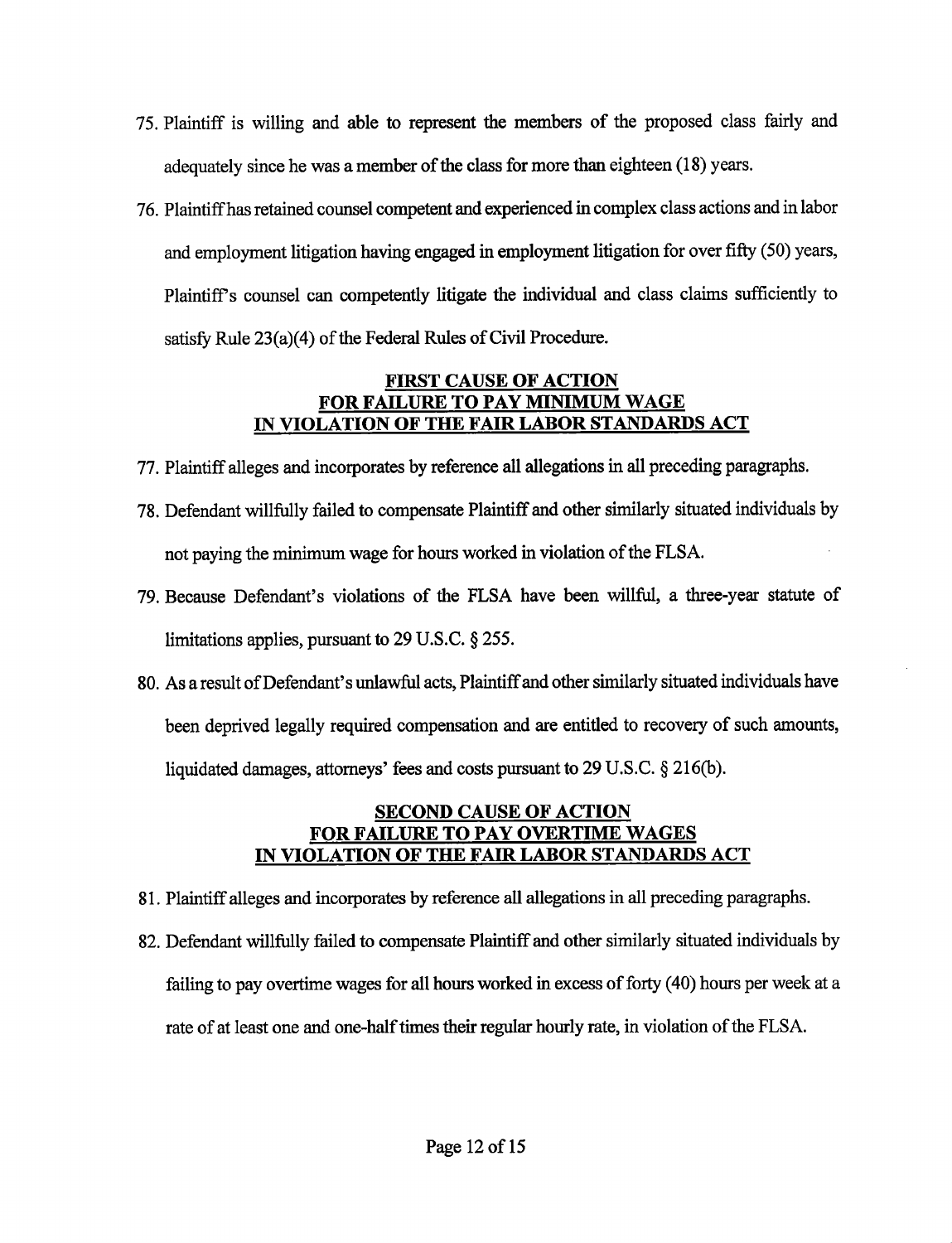- 83. Because Defendant's violations of the FLSA have been willful, <sup>a</sup> three-year statute of limitations applies, pursuant to 29 U.S.C. § 255.
- 84. As a result of Defendant's unlawful acts, Plaintiff and other similarly situated individuals have been deprived of their overtime compensation and are entitled to recovery of such amounts, liquidated damages, attorneys' fees and costs pursuant to 29 U.S.C.  $\S$  216(b).

## THIRD CAUSE OF ACTION FOR INTENTIONAL INFLICTION OF EMOTIONAL DISTRESS

- 85. Plaintiff alleges and incorporates by reference all allegations in all preceding paragraphs.
- 86. Defendant's conduct towards Plaintiff and members of the proposed class was intentional, reckless, extreme, and outrageous, and caused Plaintiff and members ofthe proposed class to suffer severe emotional distress.
- 87. As a result of Defendant's conduct, Plaintiff and other similarly situated individuals suffered mental and emotional distress, including, but not limited to, stress and anxiety, and are entitled to an award of monetary damages and other relief.

## FOURTH CAUSE OF ACTION FOR UNJUST ENRICHMENT FOR DEPRIVATION OF BENEFITS

- 88. Plaintiff alleges and incorporates by reference all allegations in all preceding paragraphs.
- 89. Defendant failed to make contributions and deduct for statutory benefits required by law such as Social Security and Medicare benefits.
- 90. As <sup>a</sup> result of Defendant's conduct, Defendant retained substantial benefits and has been unjustly enriched and Plaintiff and members of the proposed class are entitled to an award of monetary damages and other relief.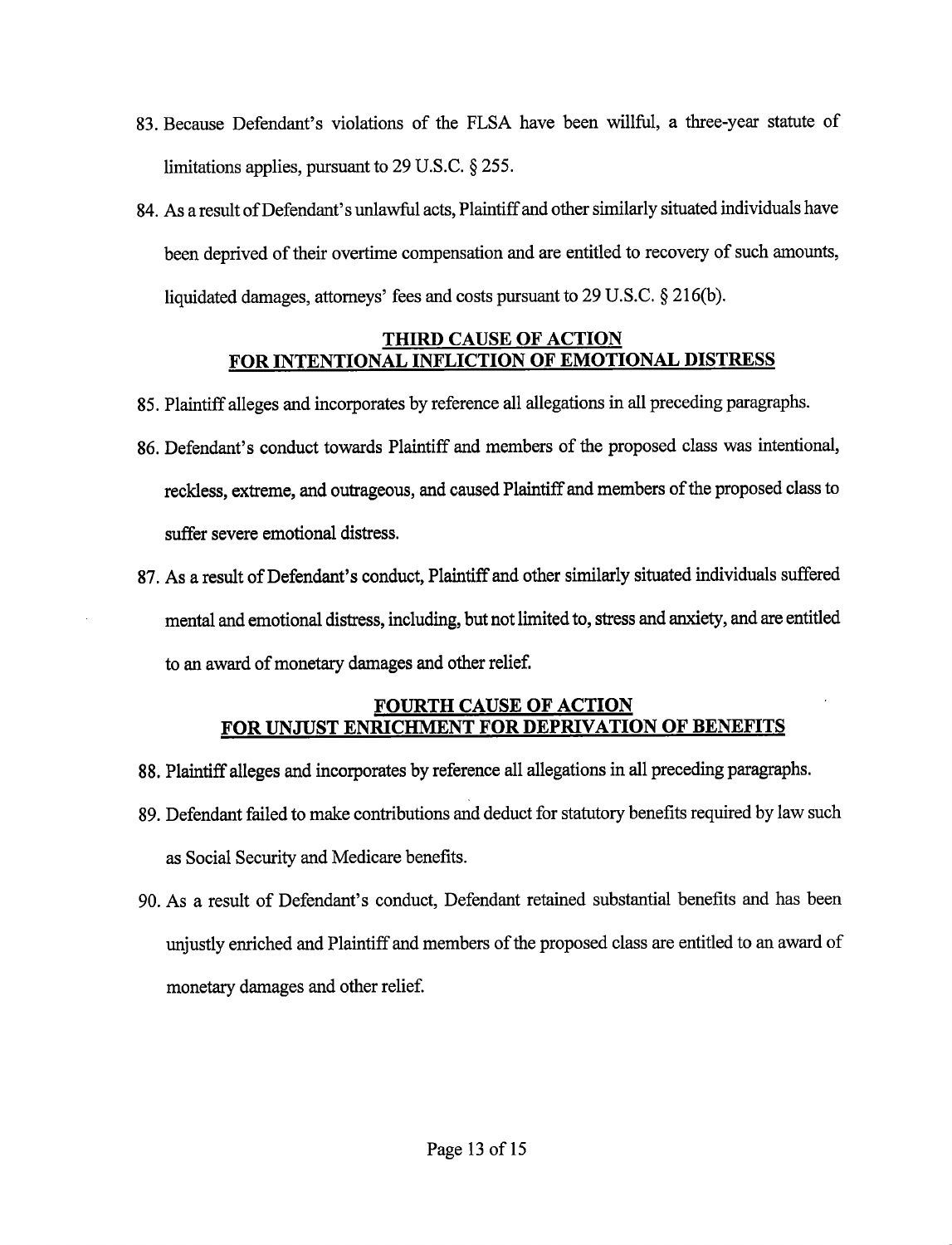## DEMAND FOR A TRIAL BY JURY

91. Pursuant to Rule 38(b) of the Federal Rules of Civil Procedure, Plaintiff demands a trial by jury on all questions of fact raised by the Complaint.

## PRAYER FOR RELIEF

WHEREFORE, Plaintiff prays for the following relief:

- (i) Certification ofthis case as <sup>a</sup> class action pursuant to Rule <sup>23</sup> ofthe Federal Rules ofCivil Procedure;
- (ii) Designation of Plaintiff as a representative of the Rule 23 Class, and counsel of record as Class Counsel;
- (iii) Award Plaintiff and other similarly situated individuals unpaid wages pursuant to <sup>29</sup> U.S.C. § 201 *et. seq.* and the supporting United States Department of Labor regulations, plus an equal amount of liquidated damages pursuant to <sup>29</sup> U.S.C. 216(b);
- (iv)Award Plaintiff and other similarly situated individuals overtime wages pursuant to <sup>29</sup> U.S.C. § 201 *et. seq.* and the supporting United States Department of Labor regulations, plus an equal amount of liquidated damages pursuant to <sup>29</sup> U.S.C. 216(b);
- (v) Compensatory damages;
- (vi)Issuance of <sup>a</sup> declaratory judgment that the practices complained ofin this Complaint are unlawful under the aforementioned statutes;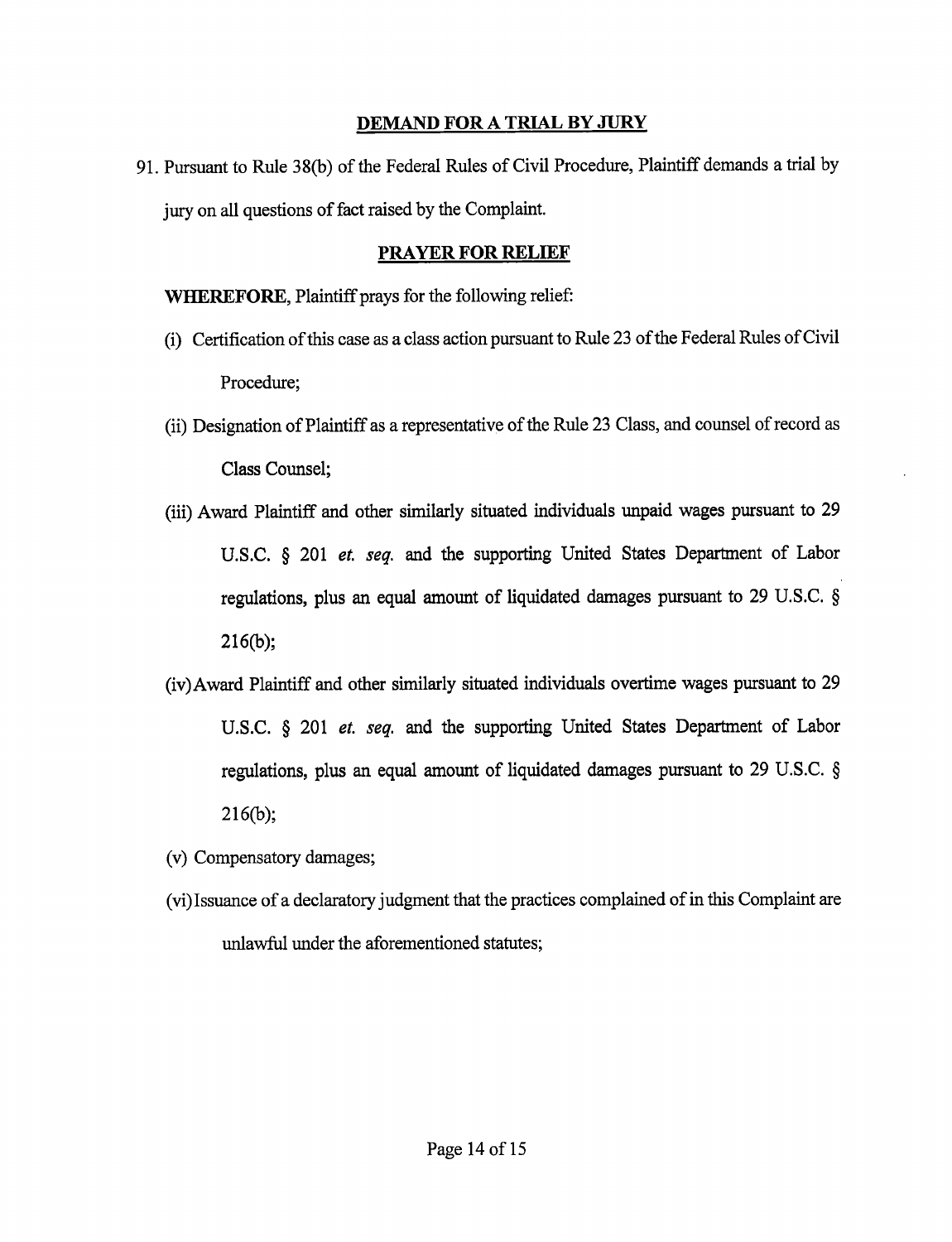- (vii) All attorneys' fees and costs incurred in prosecuting these claims;
- (viii) Such other relief as this Court deems just and proper.

Dated: Farmingdale, New York October 27, 2016

 $\pm$ 

## FRANK & ASSOCIATES, P.C.

Attorneys for Plaintiff

Neitry Front

Neil M. Frank, Esq. 500 Bi-County Boulevard, Suite 465 Farmingdale, New York <sup>11735</sup> T: (631) 756-0400 F: (631) 756-0547 nfrank@laborlaws.com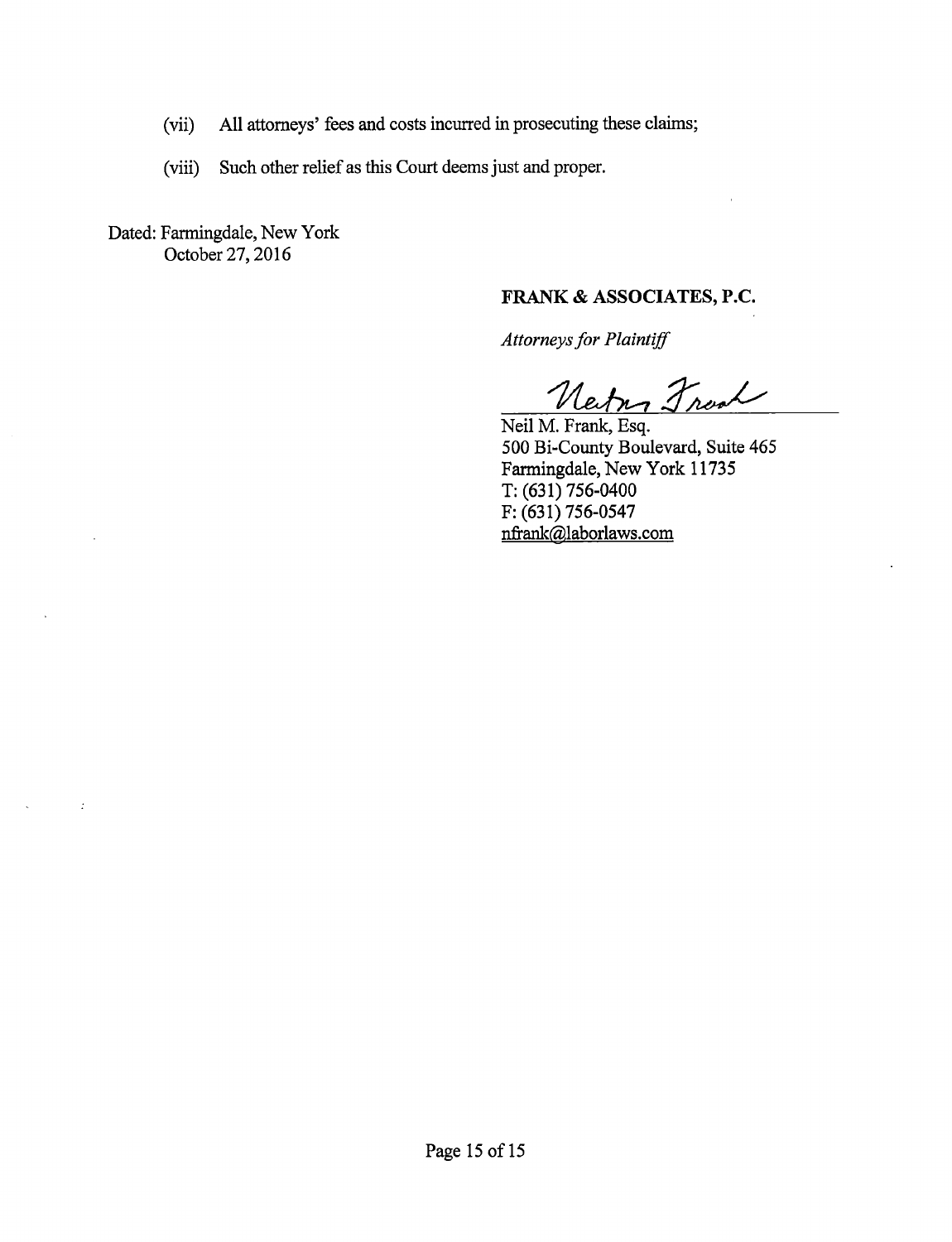$\bar{1}$ 

 $\bar{\bar{z}}$ 

## IS 44 (Rev. 07/16) CIVIL COVER SHEET

The JS 44 civil cover sheet and the information contained herein neither replace nor supplement the filing and service of pleadings or other papers as required by law, except as<br>provided by local rules of court. This form,

| I. (a) PLAINTIFFS<br>Robert Lee Wiggins, in his individual capacity and on behalf of others<br>similarly situated,                                                        |                                                                     |                                                                                  |                                                                   | <b>DEFENDANTS</b><br><b>Garden City GC</b>                                                                                       |                                                              |                                                                      | The Garden City Golf Club a/k/a Garden City Men's Club d/b/a                                                                                                 |
|---------------------------------------------------------------------------------------------------------------------------------------------------------------------------|---------------------------------------------------------------------|----------------------------------------------------------------------------------|-------------------------------------------------------------------|----------------------------------------------------------------------------------------------------------------------------------|--------------------------------------------------------------|----------------------------------------------------------------------|--------------------------------------------------------------------------------------------------------------------------------------------------------------|
| Nassau County<br>(b) County of Residence of First Listed Plaintiff<br>(EXCEPT IN U.S. PLAINTIFF CASES)                                                                    |                                                                     |                                                                                  |                                                                   | Nassau County<br>County of Residence of First Listed Defendant                                                                   |                                                              |                                                                      |                                                                                                                                                              |
|                                                                                                                                                                           |                                                                     |                                                                                  |                                                                   | (IN U.S. PLAINTIFF CASES ONLY)<br>IN LAND CONDEMNATION CASES, USE THE LOCATION OF<br><b>NOTE:</b><br>THE TRACT OF LAND INVOLVED. |                                                              |                                                                      |                                                                                                                                                              |
|                                                                                                                                                                           |                                                                     |                                                                                  |                                                                   | Attorneys (If Known)                                                                                                             |                                                              |                                                                      |                                                                                                                                                              |
| (C) Attorneys (Firm Name, Address, and Telephone Number)<br>Frànk & Associates, P.C.<br>500 Bi-County Boulevard, Suite 465, Farmingdale, New York 11735<br>(631) 756-0400 |                                                                     |                                                                                  |                                                                   |                                                                                                                                  |                                                              |                                                                      |                                                                                                                                                              |
| II. BASIS OF JURISDICTION (Place an "X" in One Box Only)                                                                                                                  |                                                                     |                                                                                  |                                                                   |                                                                                                                                  |                                                              |                                                                      | III. CITIZENSHIP OF PRINCIPAL PARTIES (Place an "X" in One Box for Plaintiff                                                                                 |
| 25 3 Federal Question<br>1 U.S. Government<br>(U.S. Government Not a Party)<br>Plaintiff                                                                                  |                                                                     |                                                                                  | (For Diversity Cases Only)<br>PTF<br><b>Citizen of This State</b> | <b>DEF</b><br>0 <sub>1</sub><br>$\Box$ 1                                                                                         | Incorporated or Principal Place<br>of Business In This State | and One Box for Defendant)<br>DEF<br>PTF<br>σ<br>$\square$ 4<br>4    |                                                                                                                                                              |
| 1 2 U.S. Government<br>Defendant                                                                                                                                          | O 4<br>Diversity                                                    | (Indicate Citizenship of Parties in Item III)                                    |                                                                   | <b>Citizen of Another State</b>                                                                                                  | O 2                                                          | 1 2 Incorporated and Principal Place<br>of Business In Another State | O 5<br>O 5                                                                                                                                                   |
|                                                                                                                                                                           |                                                                     |                                                                                  |                                                                   | Citizen or Subject of a<br><b>Foreign Country</b>                                                                                | O 3                                                          | 1 3 Foreign Nation                                                   | <b>O</b> 6<br>口 6                                                                                                                                            |
| IV. NATURE OF SUIT (Place an "X" in One Box Only)                                                                                                                         |                                                                     |                                                                                  |                                                                   |                                                                                                                                  |                                                              |                                                                      |                                                                                                                                                              |
|                                                                                                                                                                           |                                                                     |                                                                                  |                                                                   |                                                                                                                                  |                                                              |                                                                      | ET LANDER CONTRACTABLE ELEVANOR ELEVANORE CORTS ANGELES CORTS AND CORTS AND TO RELEVAN TO A LANDING MARKET BANKRUPTCY AS ENTRE EN ENTAIL DE STATUTES RELEVAN |
| $\Box$ 110 Insurance<br>$\Box$ 120 Marine<br>$\Box$ 130 Miller Act                                                                                                        | PERSONAL INJURY<br>□ 310 Airplane<br>□ 315 Airplane Product         | <b>PERSONAL INJURY</b><br>□ 365 Personal Injury -<br><b>Product Liability</b>    |                                                                   | □ 625 Drug Related Seizure<br>of Property 21 USC 881<br>$\square$ 690 Other                                                      | 1 423 Withdrawal                                             | $\square$ 422 Appeal 28 USC 158<br>28 USC 157                        | □ 375 False Claims Act<br>□ 376 Qui Tam (31 USC<br>3729(a)                                                                                                   |
| 140 Negotiable Instrument<br>150 Recovery of Overpayment                                                                                                                  | Liability<br>□ 320 Assault, Libel &                                 | 367 Health Care/<br>Pharmaceutical                                               |                                                                   |                                                                                                                                  | D 820 Copyrights                                             | <b>EXPROPERTY RIGHTS COMPANY</b>                                     | 400 State Reapportionment<br>$\Box$ 410 Antitrust<br>□ 430 Banks and Banking                                                                                 |
| & Enforcement of Judgment<br>151 Medicare Act                                                                                                                             | Slander<br>[J 330 Federal Employers'                                | Personal Injury<br><b>Product Liability</b><br>□ 368 Asbestos Personal           |                                                                   |                                                                                                                                  | <b>D</b> 830 Patent<br><b>340 Trademark</b>                  |                                                                      | D 450 Commerce<br>7 460 Deportation                                                                                                                          |
| □ 152 Recovery of Defaulted<br>Student Loans                                                                                                                              | Liability<br>□ 340 Marine<br>345 Marine Product                     | <b>Injury Product</b><br>Liability                                               |                                                                   | <b>GENERAL BLABOR HALLSHADE</b>                                                                                                  |                                                              | <b>EXISOCIATES COURT BY ALL PARTIES</b>                              | □ 470 Racketeer Influenced and<br>Corrupt Organizations                                                                                                      |
| (Excludes Veterans)<br>□ 153 Recovery of Overpayment<br>of Veteran's Benefits                                                                                             | Liability<br>□ 350 Motor Vehicle                                    | PERSONAL PROPERTY<br>CJ 370 Other Fraud                                          |                                                                   | 2 710 Fair Labor Standards<br>Act                                                                                                | □ 861 HIA (1395ff)<br>1 862 Black Lung (923)                 |                                                                      | 480 Consumer Credit<br>1 490 Cable/Sat TV                                                                                                                    |
| 160 Stockholders' Suits<br>190 Other Contract                                                                                                                             | □ 355 Motor Vehicle<br><b>Product Liability</b>                     | $\Box$ 371 Truth in Lending<br>380 Other Personal                                |                                                                   | 720 Labor/Management<br><b>Relations</b>                                                                                         | $\square$ 864 SSID Title XVI                                 | $\square$ 863 DIWC/DIWW (405(g))                                     | □ 850 Securities/Commodities/<br>Exchange                                                                                                                    |
| 7 195 Contract Product Liability<br>□ 196 Franchise                                                                                                                       | 360 Other Personal<br>Injury                                        | Property Damage<br>□ 385 Property Damage                                         |                                                                   | 740 Railway Labor Act<br>□ 751 Family and Medical                                                                                | $\Box$ 865 RSI (405(g))                                      |                                                                      | 990 Other Statutory Actions<br>391 Agricultural Acts                                                                                                         |
|                                                                                                                                                                           | □ 362 Personal Injury -<br>Medical Malpractice                      | <b>Product Liability</b>                                                         |                                                                   | Leave Act<br>790 Other Labor Litigation                                                                                          |                                                              |                                                                      | 593 Environmental Matters<br>□ 895 Freedom of Information                                                                                                    |
| <b>ERRET REAL PROPERTY WEIGHT IN ESCIVIERIGHTS A SECTION EXPERIMING SECTIONS</b>                                                                                          |                                                                     |                                                                                  |                                                                   | 791 Employee Retirement                                                                                                          |                                                              | <b>WIFEDERAL TAX SUITS!!!</b>                                        | Act                                                                                                                                                          |
| 7 210 Land Condemnation<br>7 220 Foreclosure                                                                                                                              | 440 Other Civil Rights<br>$\Box$ 441 Voting                         | <b>Habeas Corpus:</b><br>□ 463 Alien Detainee                                    |                                                                   | <b>Income Security Act</b>                                                                                                       |                                                              | 1 870 Taxes (U.S. Plaintiff<br>or Defendant)                         | <sup>396</sup> Arbitration<br>□ 899 Administrative Procedure                                                                                                 |
| □ 230 Rent Lease & Ejectment<br>240 Torts to Land                                                                                                                         | $\Box$ 442 Employment<br>$\Box$ 443 Housing/                        | 510 Motions to Vacate<br>Sentence                                                |                                                                   |                                                                                                                                  |                                                              | 7 871 IRS-Third Party<br>26 USC 7609                                 | Act/Review or Appeal of<br><b>Agency Decision</b>                                                                                                            |
| □ 245 Tort Product Liability<br>7 290 All Other Real Property                                                                                                             | Accommodations<br>$\square$ 445 Amer. w/Disabilities                | D 530 General<br>□ 535 Death Penalty                                             |                                                                   | <b>EXECUTION AND IMMIGRATIONS</b>                                                                                                |                                                              |                                                                      | 7 950 Constitutionality of<br><b>State Statutes</b>                                                                                                          |
|                                                                                                                                                                           | Employment<br>□ 446 Amer. w/Disabilities<br>Other<br>1448 Education | Other:<br>□ 540 Mandamus & Other<br>□ 550 Civil Rights<br>□ 555 Prison Condition |                                                                   | <b>J</b> 462 Naturalization Application<br>$\square$ 465 Other Immigration<br>Actions                                            |                                                              |                                                                      |                                                                                                                                                              |
|                                                                                                                                                                           |                                                                     | 560 Civil Detainee -<br><b>Conditions of</b><br>Confinement                      |                                                                   |                                                                                                                                  |                                                              |                                                                      |                                                                                                                                                              |
| V. ORIGIN (Place an "X" in One Box Only)<br>X <sub>1</sub> Original<br>Proceeding                                                                                         | $\Box$ 3<br>$\square$ 2 Removed from<br>State Court                 | <b>Remanded from</b><br>Appellate Court                                          | $\Box$ 4 Reinstated or                                            | O 5<br>Reopened<br>(specify)                                                                                                     | <b>Transferred from</b><br>Another District                  | Multidistrict<br>O 6<br>Litigation -<br>Transfer                     | □ 8 Multidistrict<br>Litigation -<br>Direct File                                                                                                             |
| VI. CAUSE OF ACTION                                                                                                                                                       | 29 U.S.C. § 201, et. seq.<br>Brief description of cause:            | Several Violations of the Fair Labor Standards Act                               |                                                                   | Cite the U.S. Civil Statute under which you are filing (Do not cite jurisdictional statutes unless diversity):                   |                                                              |                                                                      |                                                                                                                                                              |
| VII. REQUESTED IN<br><b>COMPLAINT:</b>                                                                                                                                    | Σ<br>UNDER RULE 23, F.R.Cv.P.                                       | CHECK IF THIS IS A CLASS ACTION                                                  |                                                                   | <b>DEMANDS</b><br>1,000,000.00                                                                                                   |                                                              | <b>JURY DEMAND:</b>                                                  | CHECK YES only if demanded in complaint:<br><b>X</b> Yes<br>$\Box$ No                                                                                        |
| VIII. RELATED CASE(S)<br><b>IF ANY</b>                                                                                                                                    | (See instructions):                                                 | JUDGE                                                                            |                                                                   |                                                                                                                                  |                                                              | <b>DOCKET NUMBER</b>                                                 |                                                                                                                                                              |
| DATE                                                                                                                                                                      |                                                                     | SIGNATURE OF ATTORNEY OF RECORD                                                  |                                                                   |                                                                                                                                  |                                                              |                                                                      |                                                                                                                                                              |
| 10/27/2016<br>FOR OFFICE USE ONLY                                                                                                                                         |                                                                     |                                                                                  |                                                                   |                                                                                                                                  |                                                              |                                                                      |                                                                                                                                                              |
| RECEIPT#                                                                                                                                                                  | AMOUNT                                                              | <b>APPLYING IFP</b>                                                              |                                                                   | <b>JUDGE</b>                                                                                                                     |                                                              | MAG. JUDGE                                                           |                                                                                                                                                              |
|                                                                                                                                                                           |                                                                     |                                                                                  |                                                                   |                                                                                                                                  |                                                              |                                                                      |                                                                                                                                                              |

 $\hat{\mathcal{A}}$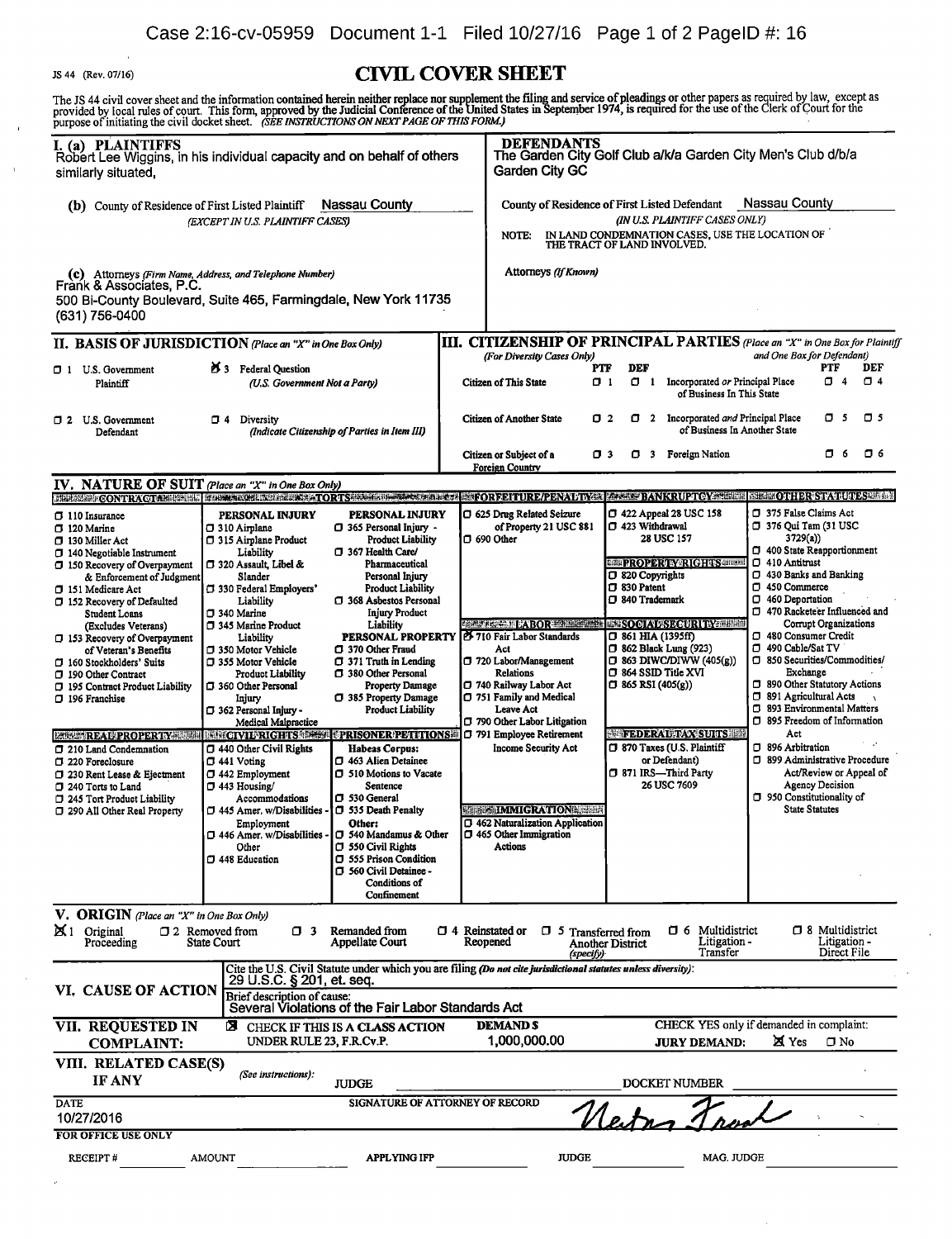#### CERTIFICATION OF ARBITRATION ELIGIBILITY

Local Arbitration Rule 83.10 provides that with certain exceptions, actions seeking money damages only in an amount not in excess of \$150,000, exclusive of interest and costs, are eligible for compulsory arbitration. The amount of damages is presumed to be below the threshold amount unless a certification to the contrary is filed.

I, Neil M. Frank, Esq., counsel for Plaintiffs, do hereby certify that the above captioned civil action is  $\frac{1}{n}$ ,  $\frac{1}{n}$ ,  $\frac{1}{n}$ ,  $\frac{1}{n}$ ,  $\frac{1}{n}$ ,  $\frac{1}{n}$ ,  $\frac{1}{n}$ ,  $\frac{1}{n}$ ,  $\frac{1}{n}$ ,  $\frac{1}{n}$ ,  $\frac{$ ineligible for compulsory arbitration for the following reason(s):

- 龱 monetary damages sought are in excess of \$150,000, exclusive of interest and costs,
- $\Box$ the complaint seeks injunctive relief,
- $\Box$  the matter is otherwise ineligible for the following reason

#### DISCLOSURE STATEMENT - FEDERAL RULES CIVIL PROCEDURE 7.1

Identify any parent corporation and any publicly held corporation that owns 10% or more or its stocks:

N/A

#### RELATED CASE STATEMENT (Section VIII on the Front of this Form)

Please list all cases that are arguably related pursuant to Division of Business Rule 50.3.1 in Section VIII on the front of this form. Rule 50.3.1 (a) provides that "A civil case is "related" to another civil case for purposes of this guideline when, because of the similarity of facts and legal issues or because the cases arise from the same transactions or events, <sup>a</sup> substantial saving ofjudicial resources is likely to result from assigning both cases to the same judge and magistrate judge." Rule 50.3.1 (b) provides that "A civil case shall not be deemed "related" to another civil case merely because the civil case: (A) involves identical legal issues, or (B) involves the same parties." Rule 50.3.1 (c) further provides that "Presumptively, and subject to the power of <sup>a</sup> judge to determine otherwise pursuant to paragraph (d), civil cases shall not be deemed to be "related" unless both cases are still pending before the court."

#### NY-E DIVISION OF BUSINESS RULE 50.1(d)(2)

- 1.) Is the civil action being filed in the Eastern District removed from <sup>a</sup> New York State Court located in Nassau or Suffolk County: NO
- 2.) Ifyou answered "no" above: a) Did the events or omissions giving rise to the claim or claims, or <sup>a</sup> substantial part thereof, occur in Nassau or Suffolk County? YES

b) Did the events or omissions giving rise to the claim or claims, or <sup>a</sup> substantial part thereof, occur in the Eastern District? YES

If your answer to question 2 (b) is "No," does the defendant (or a majority of the defendants, if there is more than one) reside in Nassau or Suffolk County, or, in an interpleader action, does the claimant (or a majority of the claimants, if there is more than one) reside in Nassau or Suffolk County? N/A

(Note: A corporation shall be considered a resident of the County in which it has the most significant contacts).

#### BAR ADMISSION

I am currently admitted in the Eastern District of New York and currently a member in good standing of the bar of this court.<br>
No

Are you currently the subject of any disciplinary action (s) in this or any other state or federal court?<br>
Yes (If yes, please explain)  $\overline{X}$  No  $($ If yes, please explain $)$ 

I certify the accuracy of all information provided above.

Signature: Neitrin Trook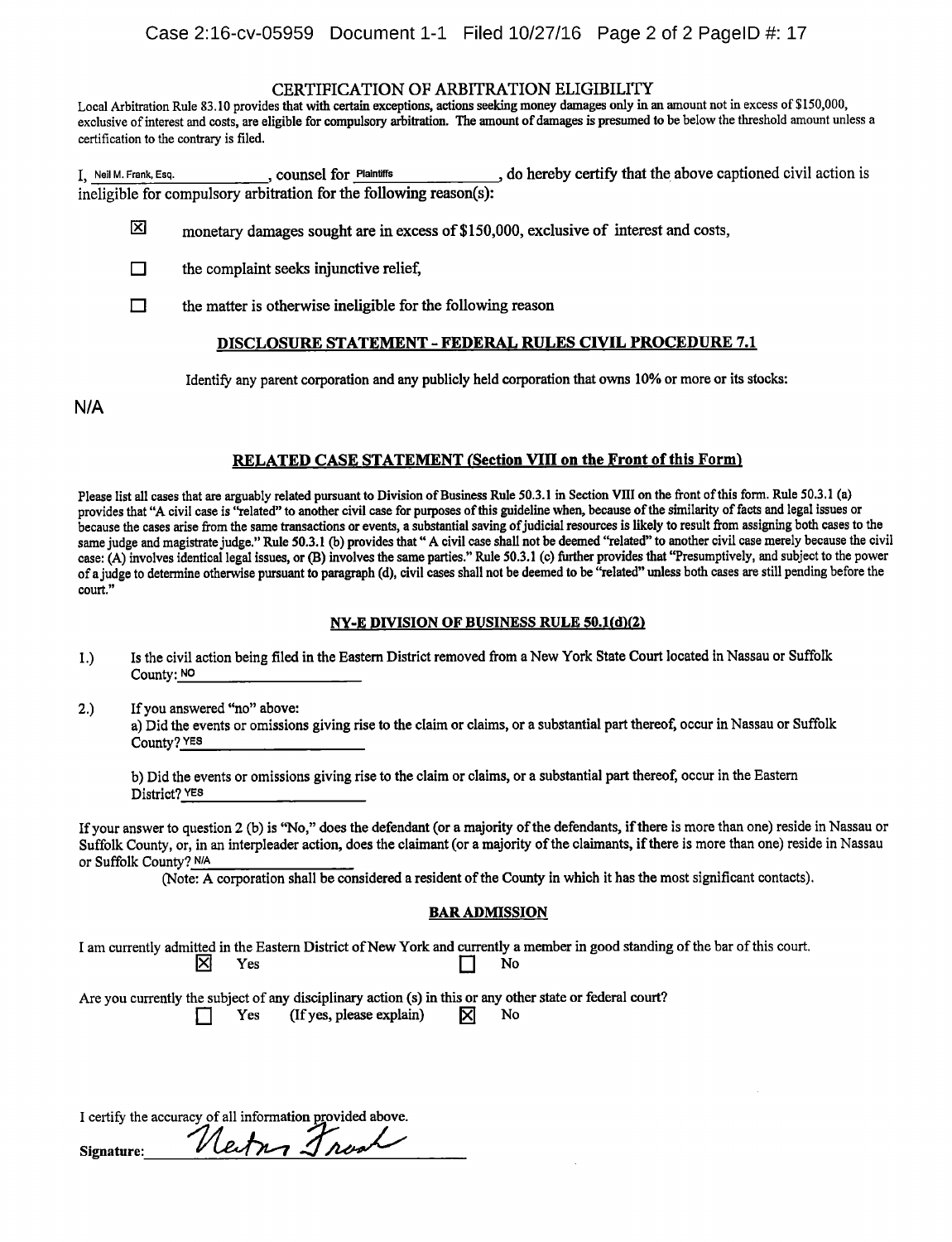AO <sup>440</sup> (Rev. 06/12) Summons in <sup>a</sup> Civil Action

# UNITED STATES DISTRICT COURT

for the

Eastern District of New York

 $\lambda$ λ  $\lambda$ € λ

Robert Lee Wiggins, in his individual capacity and on behlaf of others similarly situated

Plaintiff(s)

v.  $\frac{1}{1}$  Civil Action No.  $\frac{1}{6}$  - CV - 5959

The Garden City Golf Club a/k/a Garden City Men's Club d/b/a Garden City GC

Defendant(s)

#### SUMMONS IN A CIVIL ACTION

To: (Defendant's name and address) The Garden City Golf Club a/k/a Garden City Men's Club d/b/a Garden City GC CIO New York Secretary of State One Commerce Plaza 99 Washington Avenue Albany, New York 12231

A lawsuit has been filed against you.

Within 21 days after service of this summons on you (not counting the day you received it) — or 60 days if you are the United States or a United States agency, or an officer or employee of the United States described in Fed. R. Civ. P. 12 (a)(2) or (3) — you must serve on the plaintiff an answer to the attached complaint or a motion under Rule 12 of the Federal Rules of Civil Procedure. The answer or motion must be served on the plaintiff or plaintiff's attorney, whose name and address are:

> Frank & Associates, P.C. 500 Bi-County Boulevard, Suite 465 Farmingdale, New York 11735

Ifyou fail to respond, judgment by default will be entered against you for the reliefdemanded in the complaint. You also must file your answer or motion with the court.

> DOUGLAS C. PALMER CLERK OF COURT

Date:

Signature of Clerk or Deputy Clerk